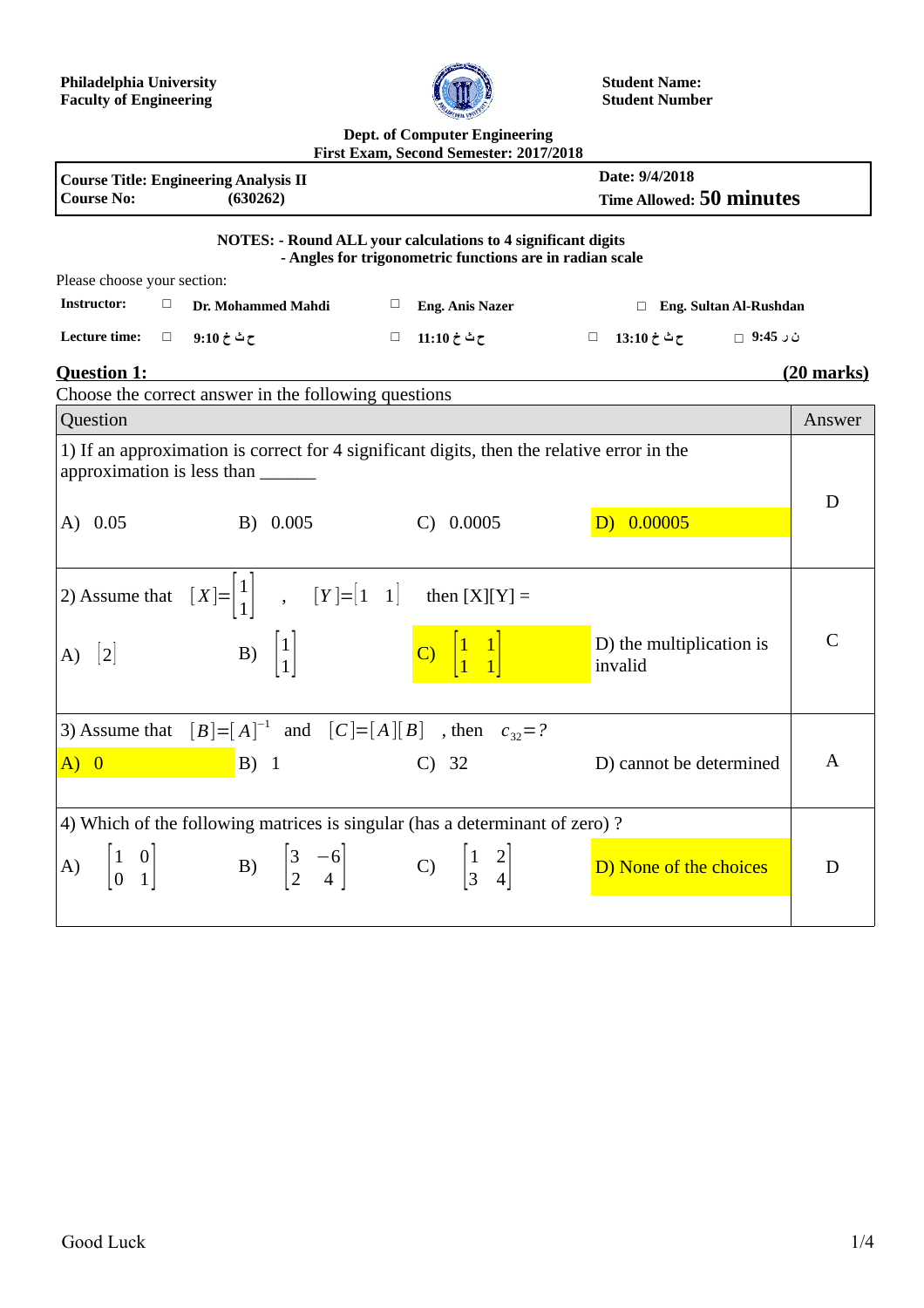## **Question 2:**

Consider the following equation

$$
f(x) = \sin(x^2) - 0.5
$$

a) Write  $f'(x)$ 

$$
f'(x) = (2x)\cos(x^2)
$$

b) Perform three Newton-Raphson iterations to solve for  $f(x)=0$ . Start with  $x = 1$ , and approximate the solution with an absolute error less than 0.01

| $\mathbf{v}$<br>$\Lambda$ | (X)        | $\left\vert \mathbf{x}\right\vert$ | $E_{\rm abs}$ |
|---------------------------|------------|------------------------------------|---------------|
|                           | 0.3415     | 1.081                              |               |
| 0.6840                    | $-0.04903$ | 1.221                              | 0.316         |
| 0.7242                    | 0.0006914  | 1.254                              | 0.0402        |
| 0.7236                    |            |                                    | 0.0006        |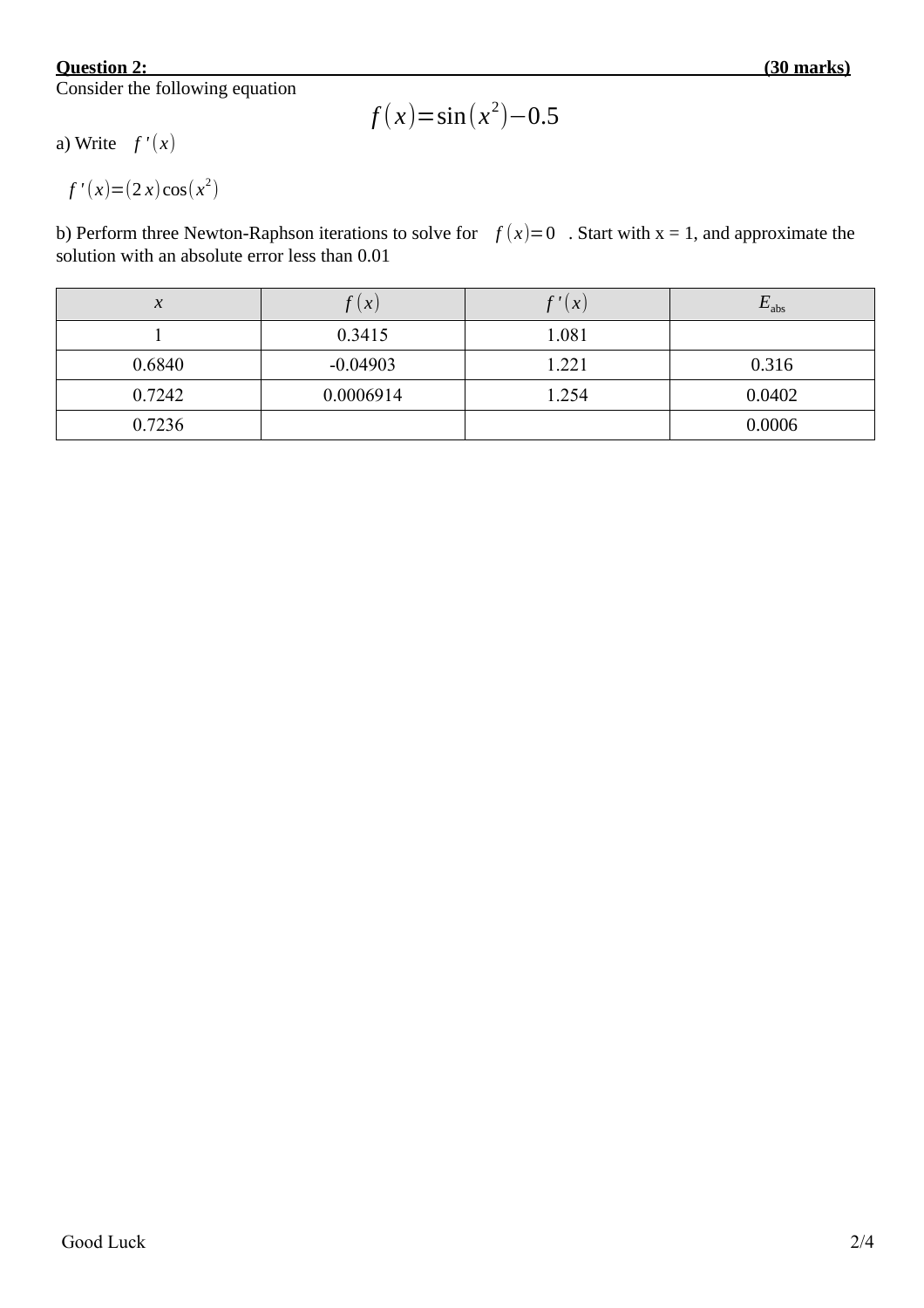## **Question 3: (30 marks)**

Approximate the solution of the system below using **two** Gauss-Seidel iterations starting with  $a = 5$ ,  $b = -2$ ,  $c = -1$ , and find the relative error in the last iteration

$$
\begin{bmatrix} 5 & -1 & -3 \ -2 & -6 & 1 \ 3 & -3 & 8 \ \end{bmatrix} \begin{bmatrix} a \\ b \\ c \end{bmatrix} = \begin{bmatrix} 61.9 \\ 25.9 \\ 51.2 \end{bmatrix}
$$

$$
a = \frac{61.9 - (-b - 3c)}{5}
$$

$$
b = \frac{25.9 - (-2a + c)}{-6}
$$

$$
c = \frac{51.2 - (3a - 3b)}{8}
$$

| a     |          |           |
|-------|----------|-----------|
|       | -2       |           |
| 11.38 | $-8.277$ | $-0.9714$ |
| 10.14 | $-7.859$ | $-0.3496$ |

*E*<sub>rel</sub> *for*  $a=0.122=12.2\%$ 

 $E_{rel}$  *for*  $b=0.0531=5.31\%$ 

*E*<sub>rel</sub> *for*  $c=1.78=178\%$